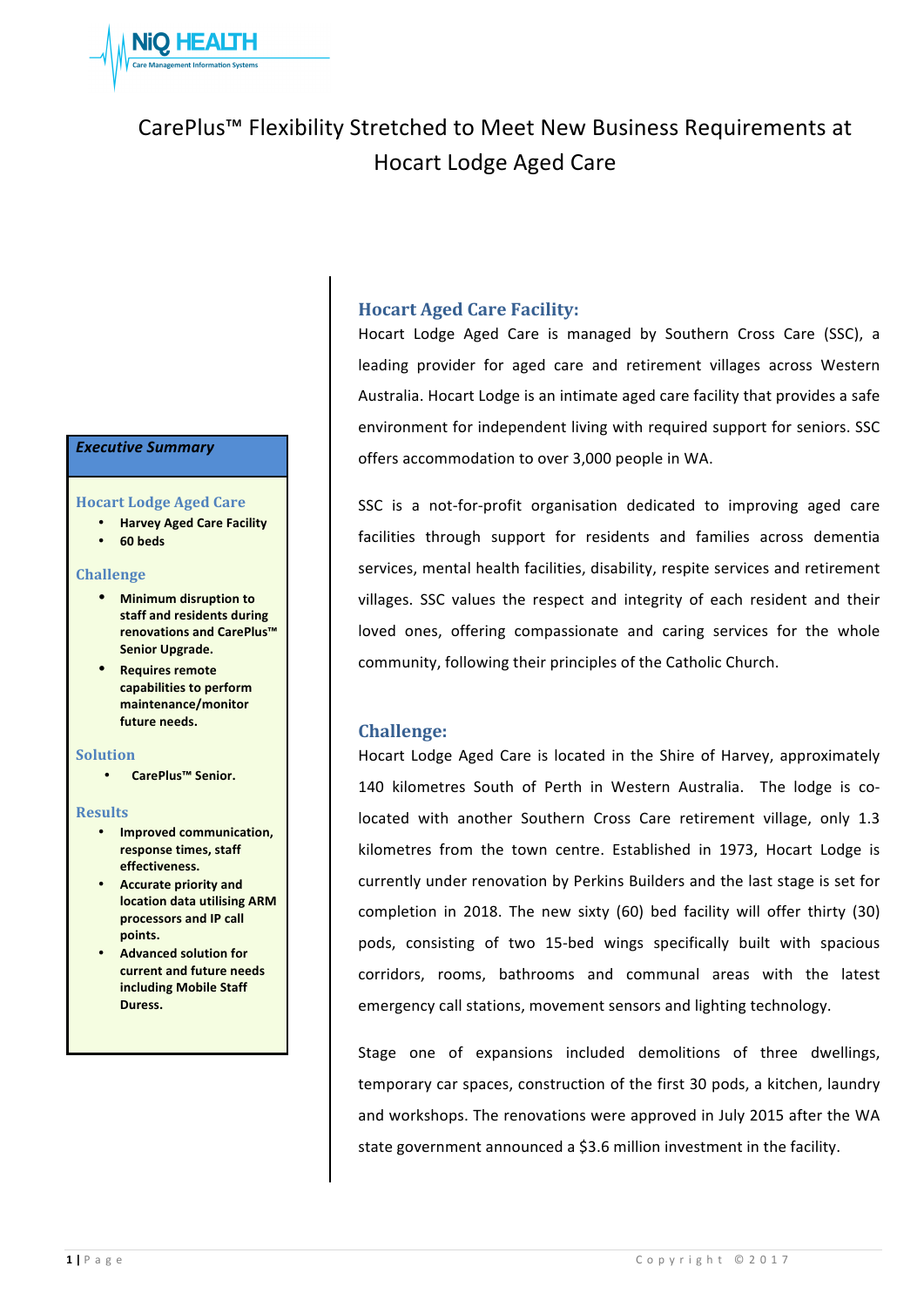

Residents remained in the old building before moving into the completed expansion.

To maintain standards of care with clinical-grade technology, Hocart Lodge was looking for a modern Nurse Call System. CarePlus™ Senior meets all current needs for residents and addresses future requirements within the lodge, such as Mobile Staff Duress.

## **Meeting challenges of specialisation:**

- Hocart Lodge Aged Care required an up-to-date Nurse Call Solution for the new facility with a high level of care, service, safety and productivity.
- Hocart Lodge Aged Care and Southern Cross Care were looking for limited disruption during renovations to maintain comfort to residents, requiring CarePlus™ Senior to work during the second stage of construction.
- A scalable Nurse Call Solution for remote access.
- Planning for upcoming upgrades for future systems such as Mobile Staff Duress and Patient Tracking.

#### **Challenges and technical considerations:**

A number of technical challenges were presented to NiQ Health's distributor ELA in designing a CarePlus™ solution for renovations at Hocart Lodge Aged Care.

- A Nurse Call Solution required for all 30 bed pods and two 15-bed wings to replace the current server. Hocart Lodge requires connectivity to a universal CarePlus™ Senior platform to improve care and safety to both residents and staff.
- Installation within a busy construction site whilst avoiding major disruption to the residents and staff moving into the completed stage of the lodge.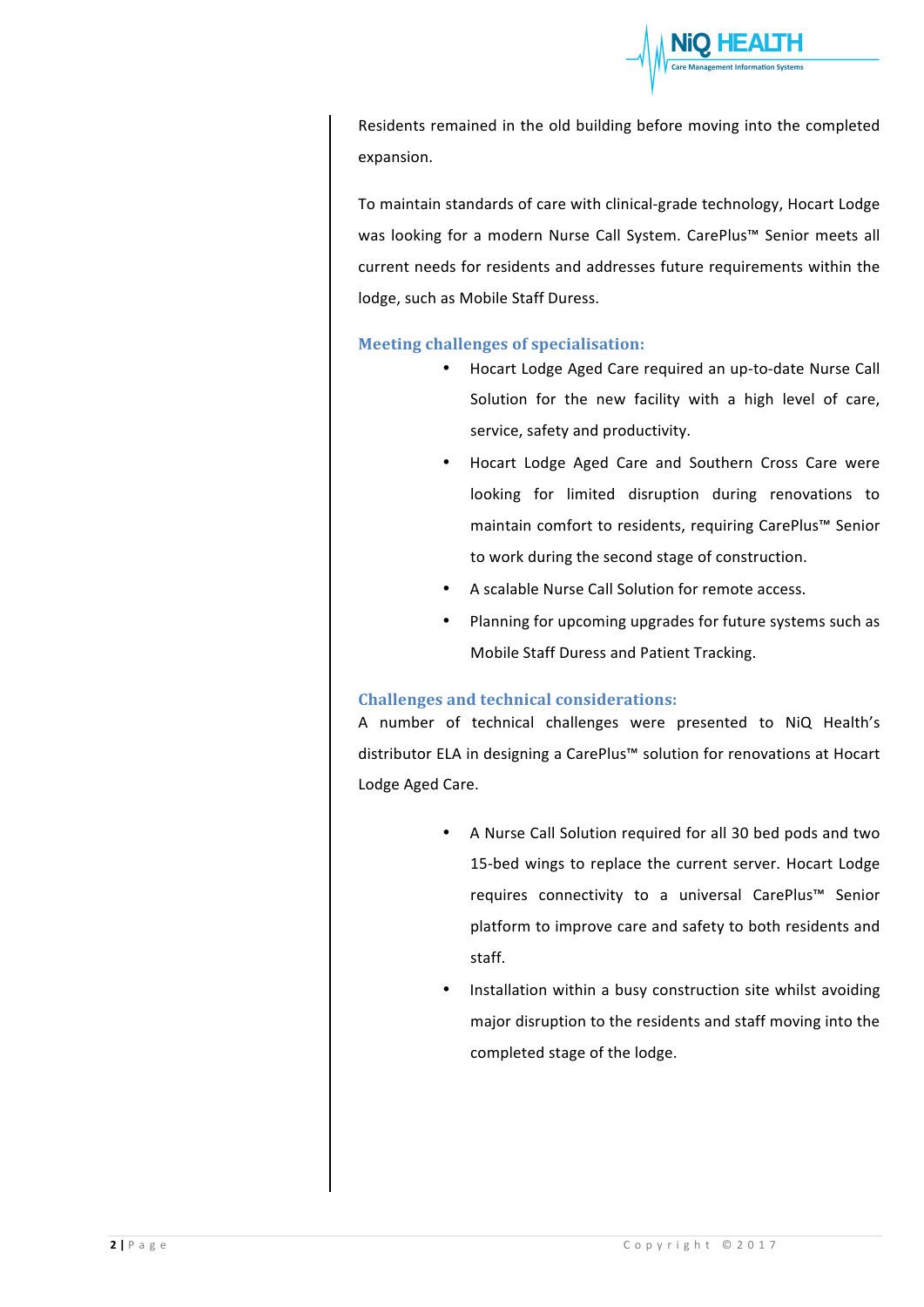## **CarePlus™ Solution is cost effective for both parties**

Mr Todd Emery, General Manger at ELA said;

"*CarePlus™ Senior's architecture significantly reduced* cost of cabling and *commissioning, making this*  system much more cost *effective for ELA and Hocart Lodge."*

### **Solution:**

CarePlus™ Senior is a reliable and flexible Nurse Call Solution to replace all aging legacy equipment. Hocart Lodge chose CarePlus™ to deliver a system offering multifunctional aged care applications to improve resident and staff experiences, benefit workflow and efficiency, and provide excellent support and comfort for residents.

The first step was to upgrade and install CarePlus™ Senior in the completed stage. The new wing was created to leave the old wing standing whilst expansions were made to prevent major impact and distribution to residents. The successful installation has a universal platform for the new call points to be utilised and a dual technology interface to be easily used.

## **Technical Solution:**

- Flexibly installed CarePlus™ Senior during building and upgraded expansion.
- The CarePlus™ Senior call points have antimicrobial protection built into the device to reduce risk and spread of infection, bacteria and superbugs. There are two types of antimicrobial protection of the CarePlus™ Senior call points.
- The contact point material contains built-in, organic antimicrobial protection against serious bacteria. The antimicrobial material achieves a 99% biocidal kill rate for a wide range of bacteria
- New Nurse Call Points are comprehensively logged to facilitate operational requirements and configuration maintenance/ changes.
- Call Points were required to have a backlight and positive reassurance light for active alarms.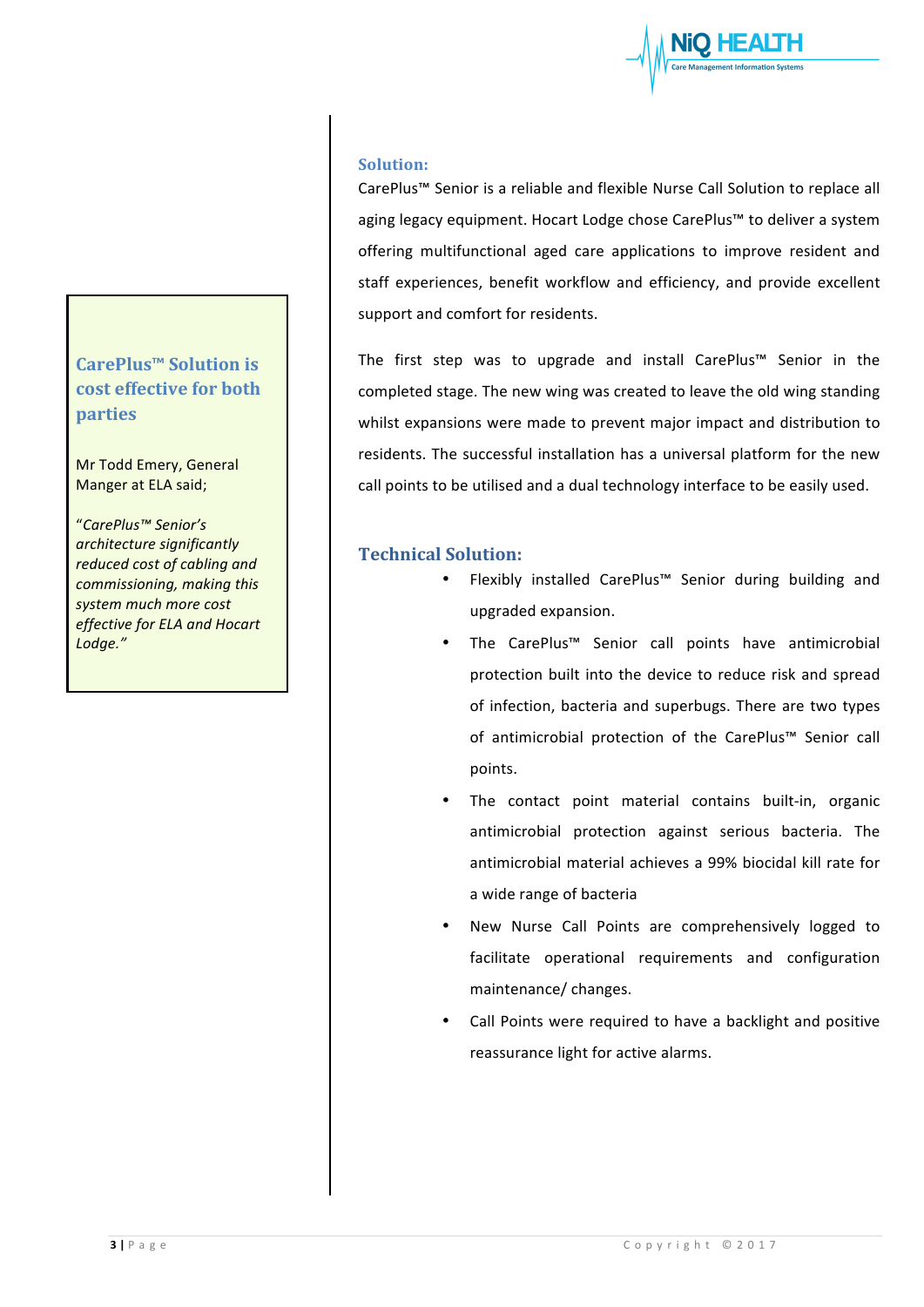

## **Results:**

- CarePlus™ Senior was installed at the completed first stage of renovations at Hocart Lodge Aged Care in Harvey, the leading aged care home in the South West of Western Australia.
- Provides a scalable and future-proof system to grow with technological changes whilst meeting Hocart Lodge communications and care strategies for years ahead, including facilitating future needs for Mobile Staff Duress.
- CarePlus™ Senior allows remote access to be enabled as a third party interface. ELA can maintain and service this regionally located aged care home without delay.
- CarePlus™ Senior has accurate priority and location data to offer greater staff and patient safety, utilising ARM processors and IP call points.
- Benefits:
	- o Comprehensive call logging and call management processes.
	- o Reduced response times.
	- o Improved staff effectiveness.
	- $\circ$  Significantly improved communications.